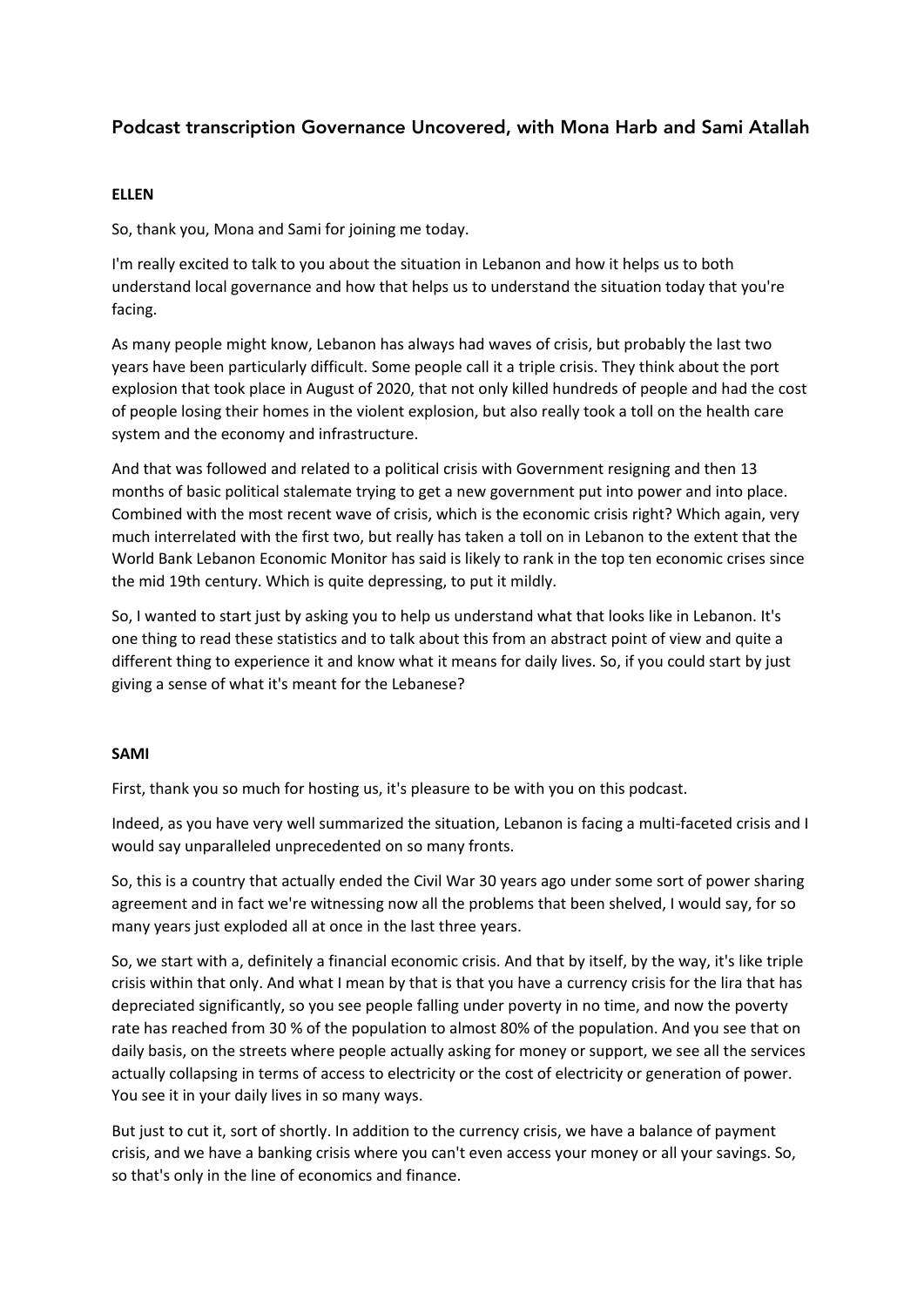In parallel to that, and obviously very much connected to that is a political crisis, which has even preceded the collapse of the government, in fact. We've been having a political crisis for many years, leading to several protests from as early as 2008, and every three years we've had protests for people expressing their displeasure or even anger at the political elite. But this time we both coalesced: the political crisis with the economic and financial crisis.

# **MONA**

As Sami mentioned, people cannot access their savings anymore in the banks. Or the savings they had, have lost their value. So, we have a major impact on various categories of people, and this has transformed completely, I would say, the social structure of the country and even its livelihoods, the daily livelihoods of people.

Compounded with that is the port blast of August 4, 2020, that hit a very crucial part of the capital city: neighborhoods, where a lot of economic activities used to happen and where a lot of small and medium enterprises used to flourish. [Those areas] were completely impacted by the blast where people lost homes and livelihoods and businesses and people had to leave.

So, this has also impact beyond the immediate neighborhoods that are adjacent to the Port. It had impact on the city as a whole, I would say even on the country, because the explosion of the Port is very much a criminal explosion because it is due to the carelessness of that ruling elite that has been accumulating extractive practices capturing grant, following up our public institutions of their role.

And in many ways, the explosion of the port happened because of this unaccountable political class, and even public administration, which is supposed to oversee the port operations and the lack of an independent judiciary system that would hold anyone accountable. And up till today, we can see in the investigation of the of the port explosion that there has been no actual indictments, even calling people to be questioned, is becoming as if it's a scandalous affair. Nobody is following up with these politicians when they get accused, or requested for investigation, right. They're being asked to show up for investigation.

### **SAMI**

You know they're actually halting the work of the investigator.

### **MONA**

And I would say there's an interesting parallel to be done with the banking sector and that ponzi scheme they put in place over years that was also very closely intimately associated to aid that was flowing into the country, that allowed that system also to have a longer lifespan. Where today you see that they also are escaping any accountability system where you would then start to imagine a beginning of a new era for Lebanon, so we''re still very much in this phase where you know there's a dead corpse and people are beating the hell out of it and trying to snatch pieces out of it rather than trying to see how to salvage that corpse and to move to a stage of recovery that is more viable, just, and inclusive.

It's a situation that people also feel very much. People know that there's impunity, lack of justice. People are organizing to demand justice, to ask for justice, especially the victims of the of the port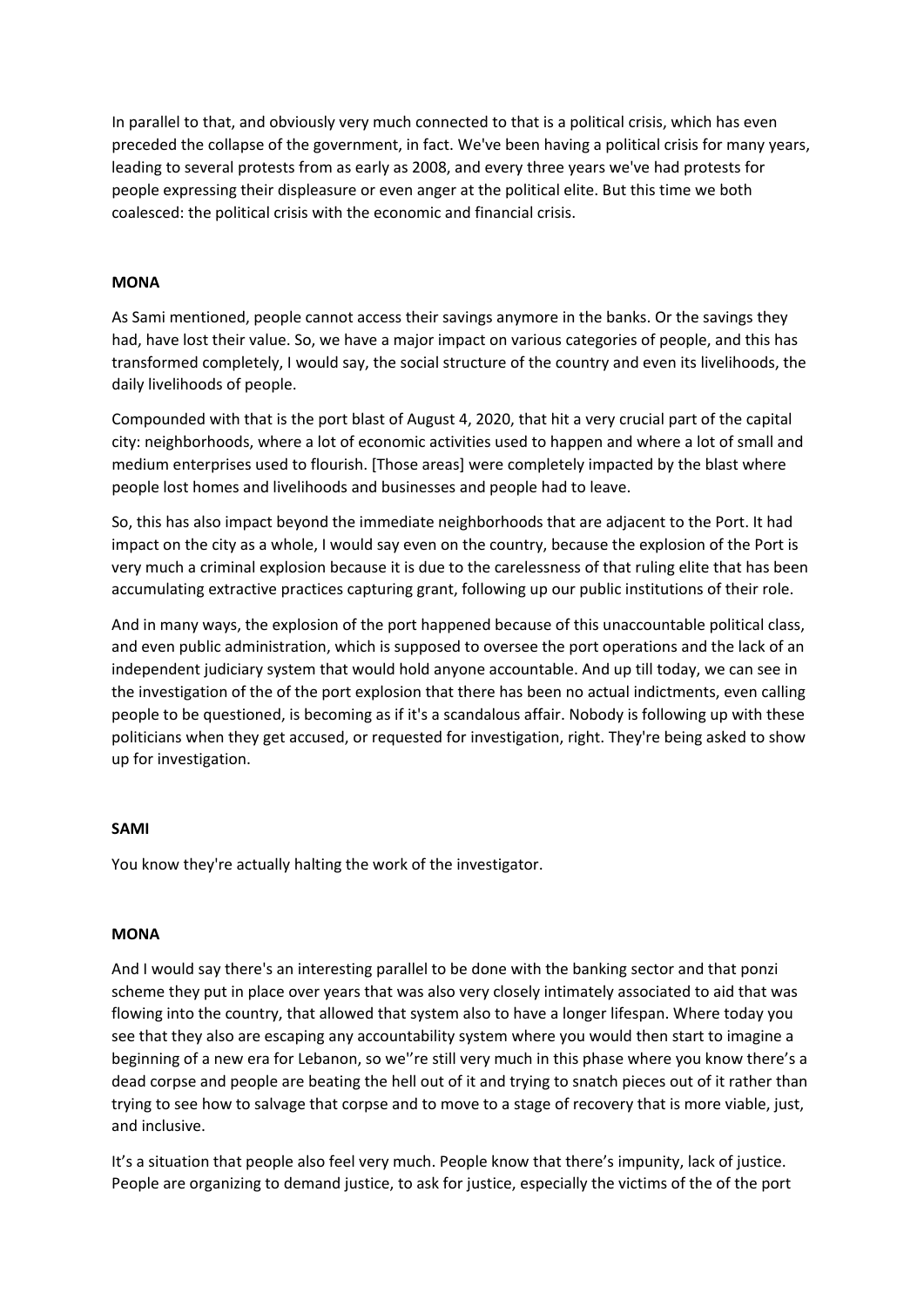blast have organized in several associations with different agendas trying to pressure the judiciary or justice to seek justice for their beloved ones that they lost in that blast. I mean, more than 200 people were killed and thousands were injured, and people lost their homes. So, the scale of that explosion is quite big and the repercussions of it are still felt. Today we''re not even talking about people with disabilities. And people who had to repair homes under very dire economic circumstances where people had no money and they needed to borrow, or they needed to find ways to repair their homes. A lot of people got displaced for the nth time.

I'm thinking about migrant workers refugees living in those areas, which has a lot of laborers because we're in the areas close to the port, so a lot of relatively cheap labor lives in some of these neighborhoods. And of course, these are people who have no papers, so they cannot receive any compensation. They're invisible to the NGO sector. So, the most vulnerable people got even more impoverished. They had to suffer even additional layers of vulnerability and exclusion. There's no tracking, really, of where they are because they had to leave the area very quickly to get shelter simply, and people who have better means also were displaced and got into their secondary homes or family homes. Many of them are so traumatized that they refuse to come back to these areas today.

And I think it's a sort of a microcosm of the city as a whole, that sense of generalized impunity that rules our lives as Lebanese people or dwellers in Lebanon, that that sense of helplessness and despair, especially after uprisings in 2019. Where, you know we did all the textbook demands of what should be done when in terms of mobilization, the whole country was mobilized, it was decentralized, everybody was expressing their profound anger against that system, that that is oppressive, and that benefits a few, and where most of people cannot benefit from just access to basic services, and dignity. And even with everything, this was ignored, repressed, and shoved under the rug with the narratives that are totally unconvincing, I would say, from that political elite and promises of reform that… I mean, we know very well for having heard them for years, that they're not going to be executed.

So, what do you say? [Sami] you know that expression about "ticking the can", so maybe you can go back to that. Also, the financial policy and the financial reform plan there.

### **SAMI**

Yeah, no, absolutely, I think, as Mona was saying, so many of these problems have been just avoided since as early as 1997, so 25 years almost. And the political establishment has refused to undertake any serious reforms, or any response for that matter. So, all this postponing taking the… postponing this solution… Result in shocks that happened back in 2008 with the financial crisis that helped Lebanon, in fact.

And then all these conferences, right, but Lebanon goes to [the Cedar conferences organized in] Paris [to provide aid] or with donors to seek financial support, and these are signals that the whole economy is not working. The economic model is not delivering, but the political elit have managed to buy time and get the support from the international community even. All the way to the collapse that we're witnessing.

So, indeed… and just to add one last thing, the port explosion I think sealed the fate of many people on many fronts. A lot of people, I think, packed their bags, and left. Someone estimated around 50, 000 have left in the last year. Huge impact, right? for a country as small as Lebanon, and the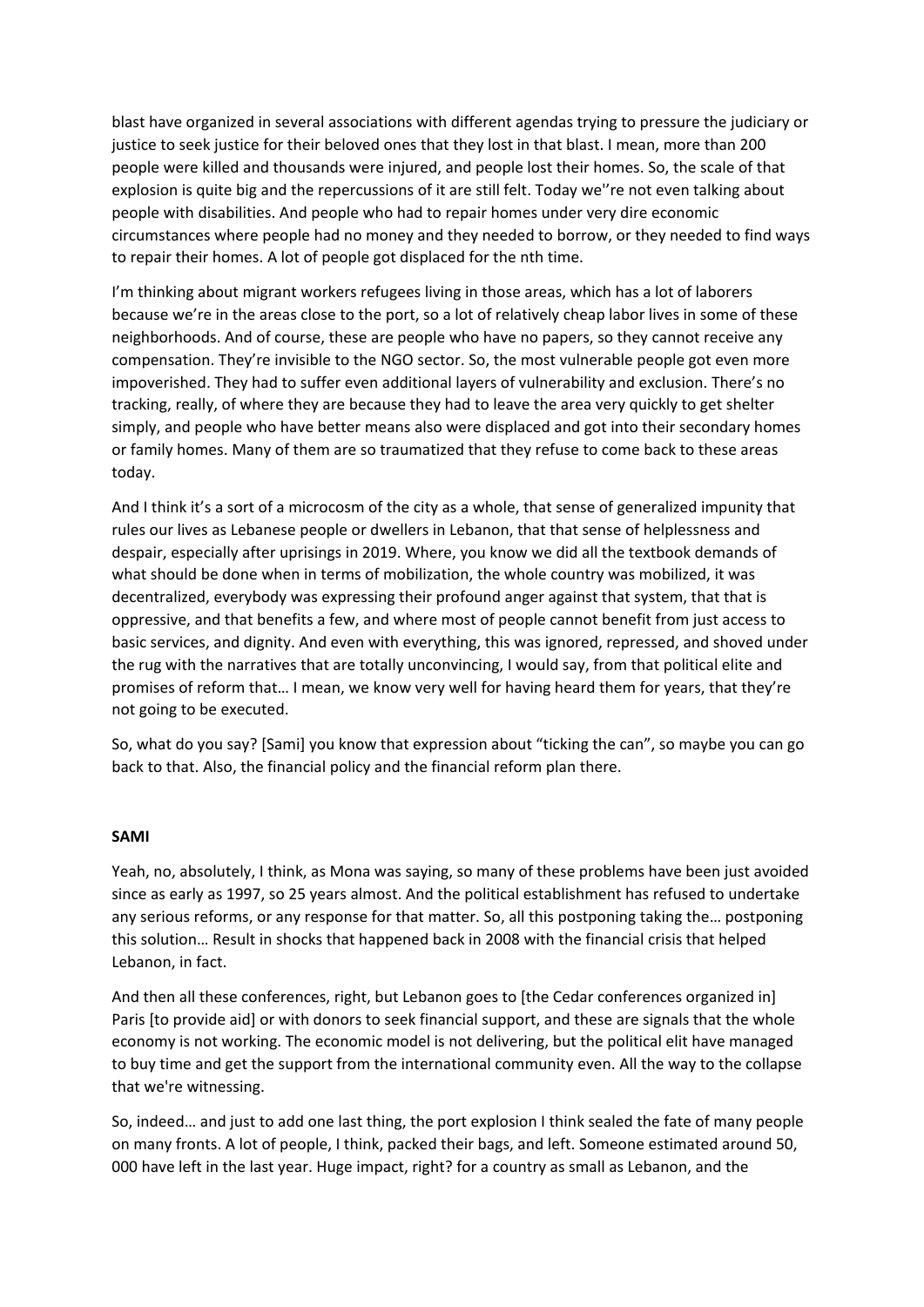medium-term, long-term repercussion on, you know, human capital and the larger socio-economic fabric.

# **ELLEN**

Actually, I want to pick up on that exactly that point because I was struck by how many people I knew or knew of who were leaving Lebanon.

And it led me to wondering how much, when we think about the change of the social fabric, how much is that also affecting the resources within the country?

Most of the people who I know who've left were relatively well off, were highly educated, were able to leave, but that doesn't mean they're the only segment of the population that's leaving, right?

So, one question is, to what extent is the segment of the population that's leaving reflective of the population at whole? Or is it that it's really changing the social fabric of Lebanon?

And what does that mean for the ability of the people to make demands? The ability to kind of push back and the possibilities moving forward.

### **SAMI**

I think, I mean obviously we don't have all the data or the statistics to back it up, but I think from what we see and hear, a lot of the middle class, lot of skilled people have left. We're talking about doctors without nurses, teachers, engineers, right? These are the people who constitute the middle class. Now what's the relationship - I always think about it right - between the ability to leave, versus being stuck and trying to push for reform, right? They're not unrelated, so once people have the choice to exit, to what extent they become less attached to the homeland. And some maybe actually not only to push for reforms, or willing to accept the status quo, or even feel helplessness in the sense that they cannot even do anything. Even when they were in Lebanon. A sort of paradox. In the sense that on one hand it's great that people have the ticket out of the system that has collapsed, because otherwise their standard of living will drop significantly. But yet this has such serious … political repercussions for reform or change because there's no more expression... In fact, people leave, and then they'll send their money back to their families through remittances, which in fact shield them from total collapse into poverty. So that is not necessarily in favor or could lead to political change. In fact, it could accommodate the status quo, or the political status quo in the country.

#### **MONA**

Well, yeah, I largely agree with that assessment. I would say also the 2019 uprisings and the way they were received and also thwarted in many ways or ignored and shoved under the rug… that was also a signal to many who participated in these risings that the sectarian political system is very, very strong that we're dealing with a machine that is very advanced and very developed. And the opposition groups are still far from being able to make a, I would say, significant and durable dance.

Now, the opposition groups are getting more organized, they're maturing. There are some interesting coalitions appearing among them, but they're also, I mean, people who have to think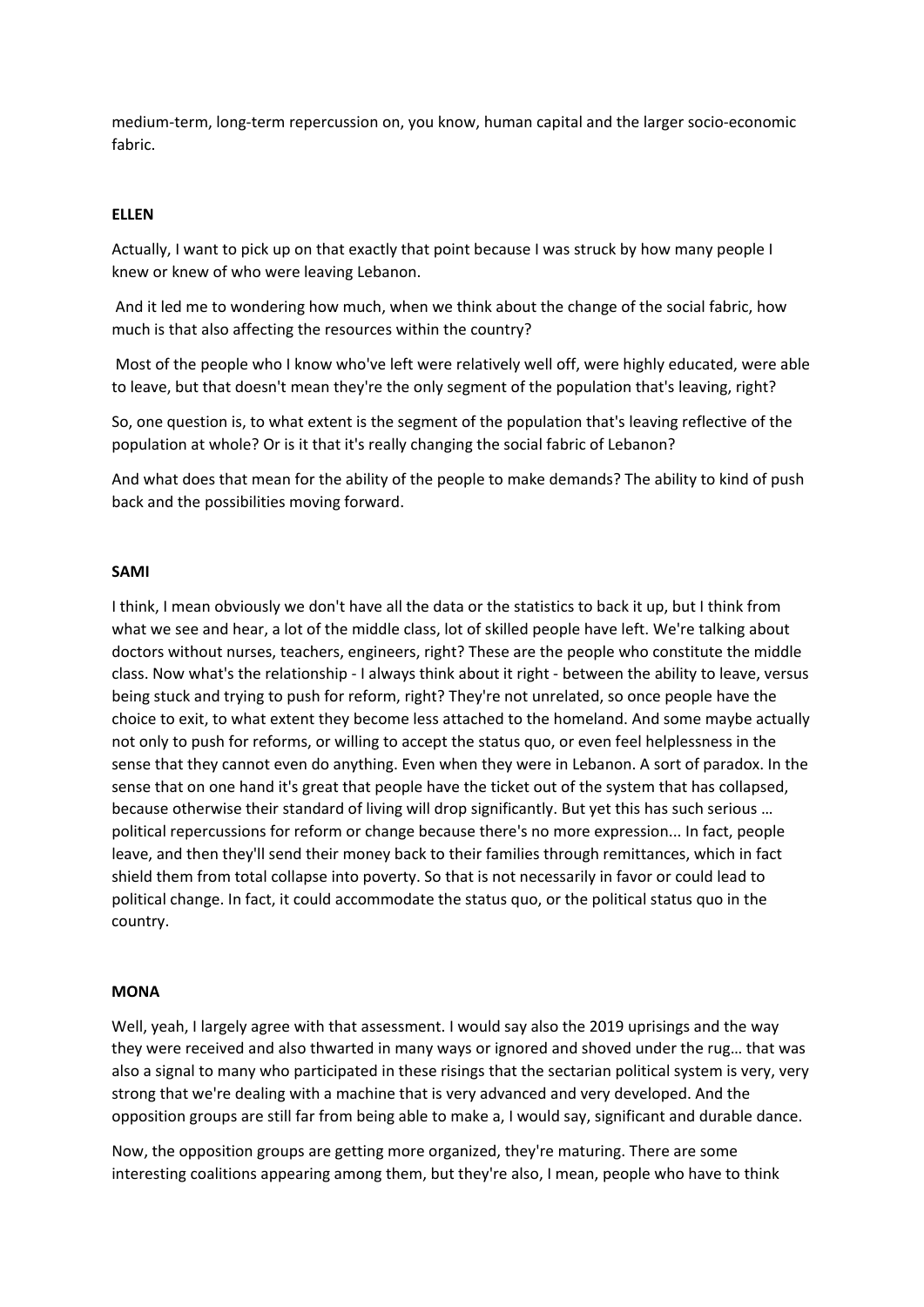about their own livelihoods or livelihood of their families, and I think what happened with the blast and the lack of responsiveness of that political class. And that profound, I would say, ability to cling on to that defunct system made many realize that that it's not worth fighting for anymore. And if they had the choice to leave and go back – who has the social capital of the networks to actually leave?

I would say among this group of people, a large group made the choice to leave because also they had to make decisions vis-a-vis the schooling of their kids, or the health of a family member. Or securing income for their parents who suddenly lost all their savings. So, they needed to be a source of income for a larger family. So many people use the word exile when they tell you of their decision to leave, that they feel that they were forced into exile, which is, as far as we're concerned, I would say this is the first time we experienced this.

There was a lot of peculiarly uncanny references to the civil war where we had conversations with our parents about the departures that happened in the mid 1980s, where families were sort of forced when he pushed to leave the country, and the people were dealing with that same heartbreak, heartache about leaving a place they don't want to leave. But they're being forced to leave because they have to secure income either to themselves or their larger family.

The people who made the choice to stay, although they had the choice to leave… I don't know, I think there are not that many of these people around us and these are mainly people who were able to secure some income in, what is referred to currently, as fresh income as fresh dollars. Real money. Because the dollars that we had in the bank were transformed into a currency people referred to as lollars. Like fake dollars that you can't really use. And if you had your savings and Lebanese pound, it means almost that you've lost all your savings because of the devaluation.

Now there's a small sector of I would say people like in every crisis or disaster that benefits also from crisis and disaster. I'm thinking of course of the generator operators, the people who provide fuel at black market rates or gas at black market trade. We also had a loss of basic goods for a period of time, and there was a black market trade operating at exorbitant trades. So of course, there are people making money out of the fear and the helplessness of people, and the fact that some people have money and are ready to pay a high price to get their goods and not stand in queue. Or if they need the medicine for a sick individual, they will pay for it if they have the money to do that.

And there's of course the NGO sector, which is a big sector in Lebanon since a very long time, with the refugee crisis of the Syrians in 2011 that sector expanded, and I would say after the explosion, it had another life. The aid industry is pretty much alive. It's a lot of money, disbursed to UN agencies and other NGOs and is being redistributed to national NGOs.

You see that the expertise industry operating and providing jobs to some sectors of the population who are also very mobile, who move around and who are able to still live a good life in the city, it is interesting. You see some neighborhoods where it seems like these foreign workers prefer to live over others, so it's no longer Achrafieh [upper class area in Beirut], it's more Badaro [neighborhood and business hub in the center of Beirut]. Because Achrafieh is a very strong memory of the blast, and you see it as a material symbol of what happened. You see a lot of destruction and reconstruction, but the street life is not the same. So, people have relocated to other areas or other neighborhoods in the city, namely Badaro and maybe a few pockets here and there where they're able to reconnect with street life or a nightlife that they were used to, and they're able to… survive, I would say, the context we're living in, which is a very difficult daily context.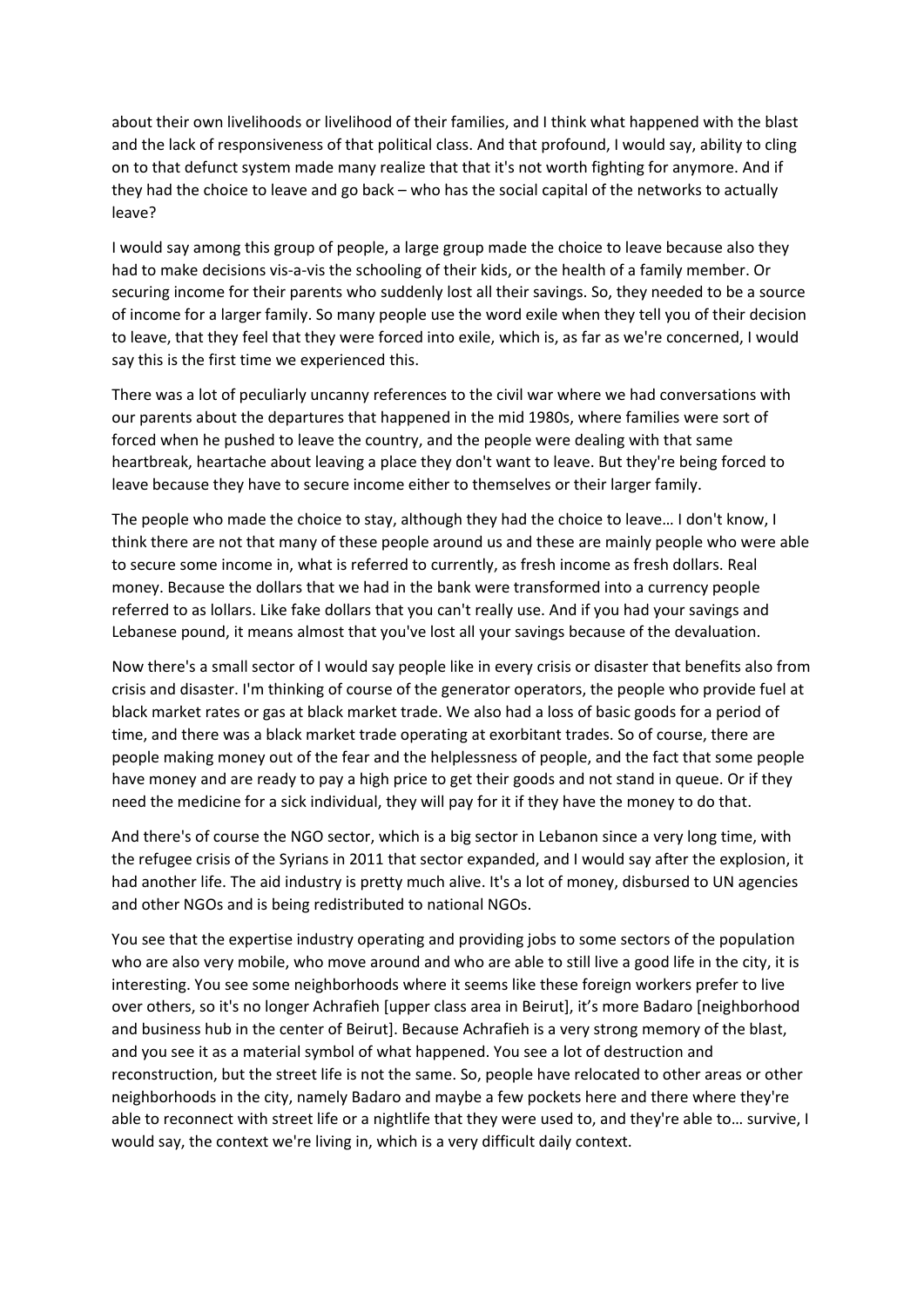# **ELLEN**

That's extremely interesting and I'm wondering how much is what we see inside Beirut, the same as in the other parts of the country? And how much is it unique?

Because some of these, I mean the aid industry has always seemed to me, has been particularly centered in Beirut. Not exclusively, but very largely centered there. And if we're thinking about the picture you're painting, how much is this as a Beirut picture, and how much is it even to sort of other larger cities? Tripoli and other places? How do we understand that?

# **MONA**

Yeah, it's a great question. I'll maybe start a little bit, then Sami can say more about also the municipal governance of these areas.

Well, I would say it's very Beirut centered of course. Beirut is in that sense very much concentrating the flows of aid and of the diaspora. We should not forget that the Lebanese diaspora played a huge role, starting with the pandemic management phase and supporting the Lebanese and through charity work and humanitarian support, but also in the aftermath of the blast, there was a lot of outpouring of aid from the Lebanese diaspora.

So, we see a big concentration I would say, in Beirut and maybe its immediate peripheries. So Bourj Hammoud is an area which is technically outside of municipal Beirut, but it's an area that's also benefiting from flows of aid and support. The southern suburbs of Beirut are much more controlled by Hezbollah and in that sense, because of the sanctions, the aid cannot flow into these areas, and they're pretty much sealed with the services of the party that are still operating.

Eh outside, I would say of the agglomeration of Beirut, people are much more left to their own devices and hence they become dependent on sectarian groups. So, the clientelistic model would take over and I would say, would be much more dominant. So, your link to the "zaim" [patron] is really what provides you with access to public goods or private goods, depending on the zaim positioning, and the public administration and their networks.

And I I would say, and NGOs have some reach in major cities like Tripoli, Sidon, Ṣūr, Zahlé… And that's interesting because that happened with the service provision for the Syrian refugees. This is where they started. Because Syrian refugees were mostly housed outside of Beirut, or actually not mostly, but they were quite distributed. And many of them choose to live close to the border areas. I'm thinking about Akkar … and Halba in the north. Hermel…and the Bekaa in general, so the proximity to the border was a relationship they sought, and they wanted. And proximity also to agricultural areas where possibilities of work happened, or why they had social networks simply. To provide services for these Syrian refugees, NGOs also did open satellite of their offices. In the Bekaa specifically, exactly where you had a sort of a hub of all the INGOs located next to UNHCR and in Tripoli, you had several NGO's as well, Halba grew and urbanized exponentially thanks to the NGOs' investment and renting offices etc.

So, we didn't really follow what happened with that presence, that geographic presence, currently it would be interesting to see if they lost funding. Because of course now the predominant narrative in Lebanon, I just heard it again yesterday in the conversation, is that Lebanese now are poorer than Syrians, so we should not hate Syrians anymore. So, eh Syrians were being discriminated again since they moved here with the like... "they're coming to take over the jobs of Lebanese, and take over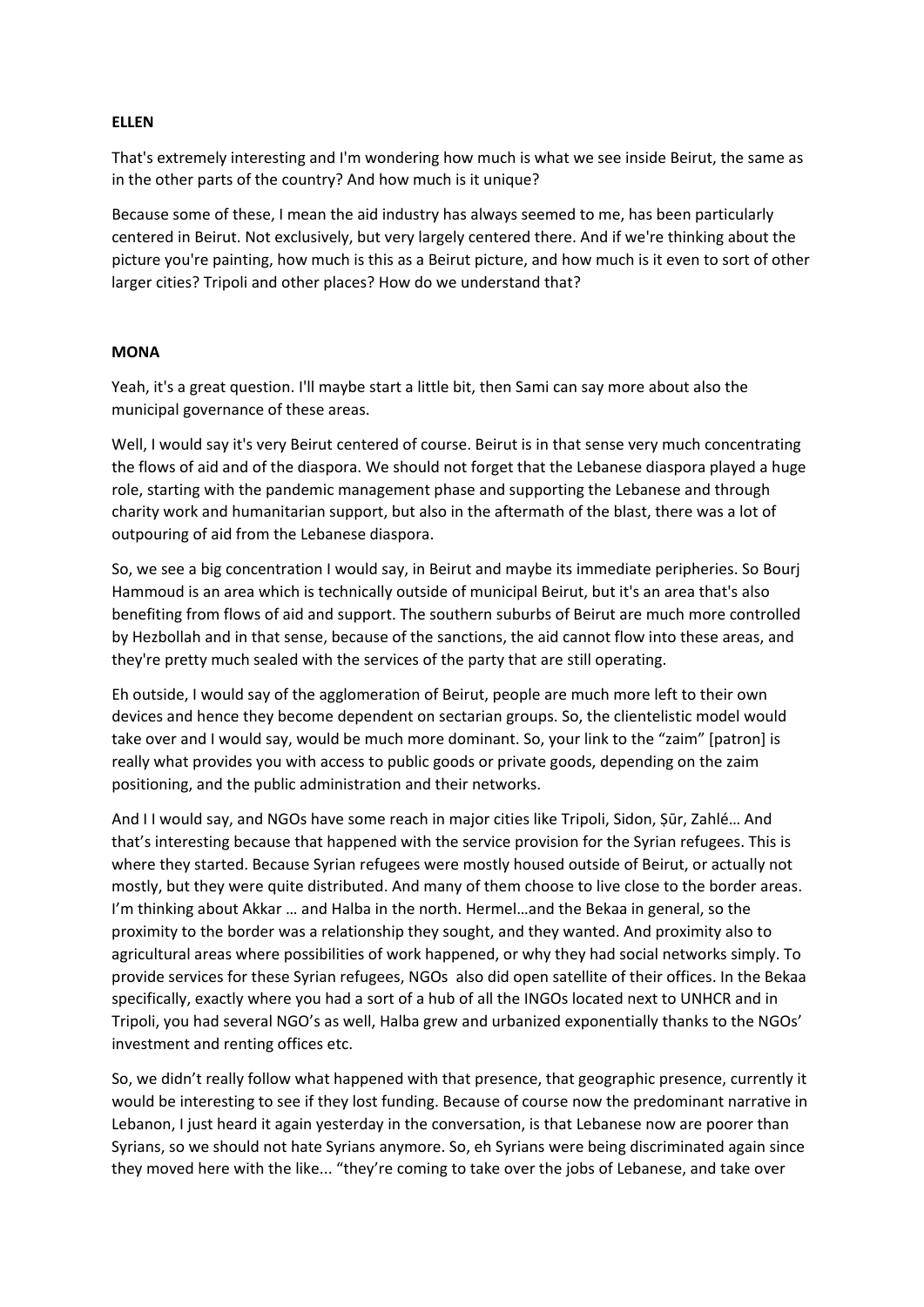the aid", so I think it would be interesting to see if aid is still going towards supporting Syrian refugee programs.

# **SAMI**

But in fact... I'll sort of, just to pick up on that; I think many Lebanese benefited from the presence of the Syrian refugees, right? And they [the Lebanese] don't want to acknowledge that. But they have, ehm, at least before the financial collapse, they were starting getting aid themselves.

# **MONA**

As host communities.

# **SAMI**

As host communities, and also, they [the Lebanese] have benefited from very cheap Syrian labor. I don't want to acknowledge that, but they've benefited a lot from that.

So, the people who actually suffered, and here are winners and losers right, in the Lebanese community, were the Lebanese skilled or Lebanese employers, [they] benefited from that labor.The people who paid the price are the Lebanese unskilled labor, because now they are competing with the Syrians. So, there was sort of dislocation here, of some sort. But still, those even unskilled were starting started getting aid, or they were even sort of renting whatever they had, right, and you know, whether you have a small, tiny plot of land, or the garage or what have you?

# **MONA**

Or building on the roofs of their homes even. Or subdividing their own homes to provide [shelters for Syrians]… to have a source of income.

# **SAMI**

Exactly. But then the financial collapse basically had a… obviously affected everyone right, and everyone almost collapsed – the Syrians the Lebanese, the Palestinian refugees you know, and obviously the middle class and even the upper class, some people had to exit [emigrate], really, to survive.

And then in these areas or outside Beirut, I think they in fact as Mona were saying, just much departure ….aggravated. Yeah, and then you add that with the local governments, I mean I would be happy to talk about this in duetime, but you know, in terms of what their role is, or it could be. But the situation is really… much worse in the region and in Beirut.

**ELLEN**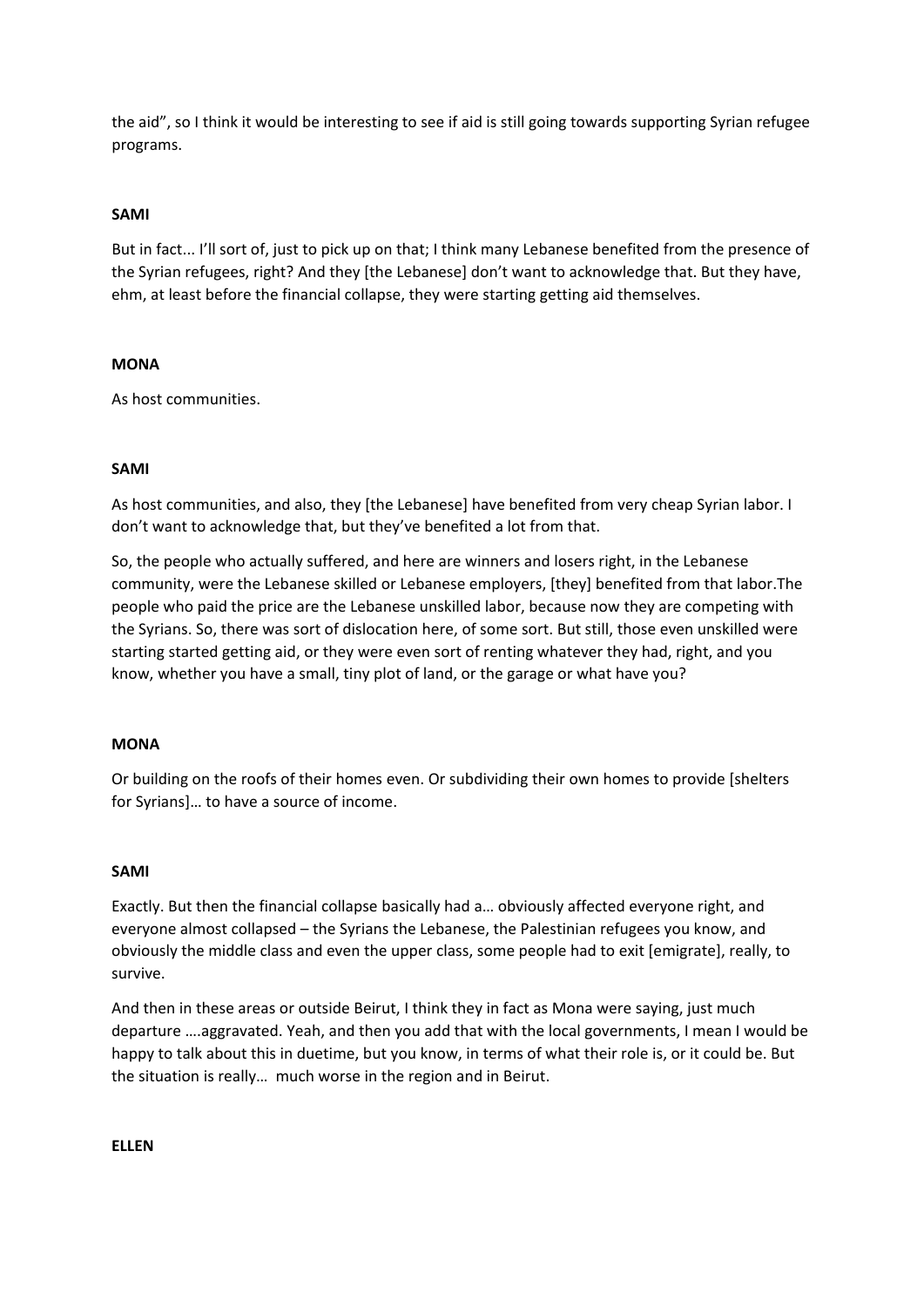So, we have at least three different types of areas, right? We have the Hezbollah sort of controlled areas, which have one sense of dynamics and I'd like to hear a little bit more about how they operate and how they're providing services and then these areas, the outlying areas, and then Beirut.

I want to also ask, a thought that went through my mind as you were talking Mona, and you were talking about the zaim or the local leaders, and how their sectarian networks or sectarian based leadership, really is instrumental in terms of people getting things and the extent to which, the ability to gain services and jobs and other kinds of, daily living necessities, is really driven by that.

I think a lot of people wouldn't be listening to what you'd said earlier, and the kinds of pressures, the kinds of collapsed, the degrees of trauma really, that a lot of Lebanese face and think to themselves: what in the world keeps these leaders in power right? I mean that there's this this notion of "okay, you've had people on the streets way back in 2000s, but certainly in 2019 very much. And you've had only a worsening of situation. How is it that these leaders survive?", and I think that in some ways your answer to this, in terms of thinking about those local elites and their connections, and then the sectarian and confessional nature of the Lebanese system, is really key in understanding why it's being in some ways is so resilient.

I mean, it's not a resilience we might like, right, but it's definitely notable and I just wanted to ask if you would agree with that assessment or if you think it's off base in any way?

### **MONA**

I would agree with you Ellen because I think, unfortunately, what we've seen in the uprisings of 2019 was very much, a very strong sense of allegiance to these sectarian leaders. Despite perhaps very strong resentment against the system, but there's something as a stronger power that makes you want to protect that sectarian allegiance because it provides you with actual very really services to you and to your families, and the sense of safety and security. And I say here safety and security, also thinking about a sense of meaning. Not only utilitarian returns. There are also very strong sense of belonging to that sectarian, model or that sectarian affiliation, provides that structure of meanings to these individuals and their extended networks.

So, when the uprisings were happening and when the slogan of "kellun yaani kellun" (everyone, means everyone) was adopted by the protesters, there was a a big shift, a big division, in the ranks of the protesters by mostly the Shia groups who follow Hezbollah and Amal, and who singled out their leaders as being not part of the "everyone is everyone". And that drift was, I would say, a big turning point in the protest. Because at some point, we were in the streets with crowds, I mean, we didn't know really, who was who when we were in the streets. But at some point, when there were, there was a speech, by Hasan Nasrallah that categorized the protesters very clearly as having righteous demand but asking people to withdraw from the street because the biggest cause is being threatened, or I'm paraphrasing really - That sent a message to the people who are the constituents of Hezbollah and Amal that they need to withdraw from the street and then there were very systematic attacks, I mean, violent attacks and destruction of the tents and the places of the protesters in downtown Beirut, but also elsewhere. And there were even killings… and people got very heavily policed and depressed and sent to prison. So, the violence and the repression became very acute. And it was very clear that the counter revolution was taking over.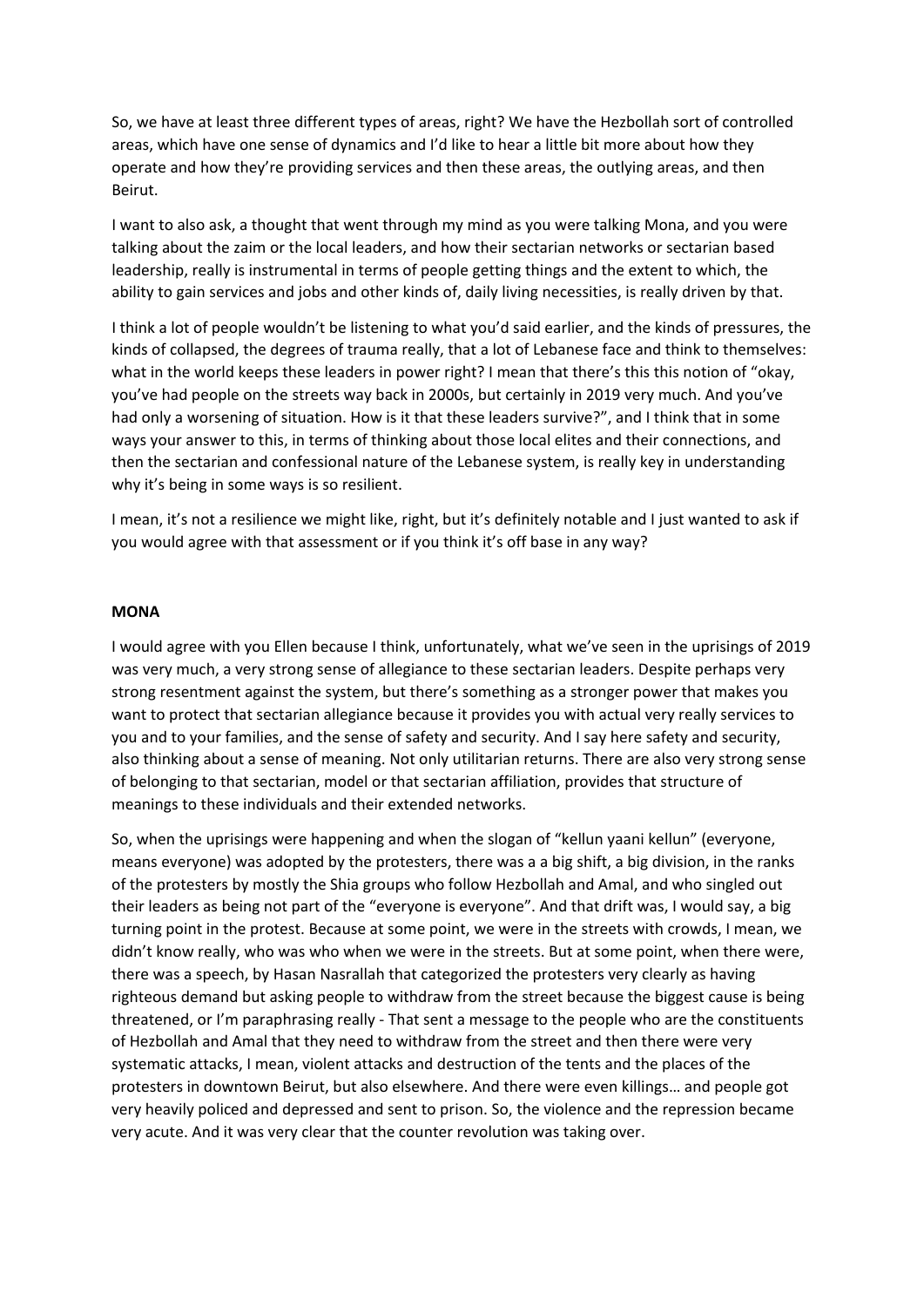And I would say, when we saw that we could not but acknowledge that the force of sectarianism and the constituents of, I mean, the people in Lebanon who are still very dependent on sectarians, that are still there, and they still form a very important point of the population and society. If we like it or we dislike it. They're here and they… maybe we can analyze it and say they're hostage to the system, but people, you know, would anecdotally say they're brainwashed. Scholars would explain this in much more elaborate ways, but of course, the system is deeply embedded. It has a very long history. These people have been in power for three decades, if not more. They've taken so many institutions, public, private, CSO's – their networks are so diverse, I would say, in terms of service delivery that it's really hard if you're part of that, to want to have the opportunity to exit, where would you go? I mean the possibility of leaving the clientelistic network is, it's very costly. And if you are part of these communities, you know that it's very costly.

Lebanon is not the first system that has a clientelistic model, and we know how it operates. I'm saying this and thinking very much of the work of Lisa Wedeen on Syria, of other scholars on Africa where we see how, how deeply entrenched the system operates and how it captures people in it.

# **SAMI**

So, I mean, as Mona said, you know… in 2019, there was a window. A window that opened, that says this is what Lebanon could look like without the sectarian or confessional system. It was a beautiful moment to see people across the whole country rising up. And then you know this, that moment, terrified the political establishment, because this is a moment where it had to reverse, stop and they systematically did that, and I think Corona or the COVID-19 was a big help here. I mean, because it shut down all the protests and what have you... And, they were saved by it.

What I find interesting is that here political leaders, as you said Ellen, in terms of how are they held accountable. I think something very interesting to happen last week, where the former Prime Minister Hariri, resigned from politics – you probably heard that. So, that tells you that he's actually being held accountable by the regional powers and regional powers moved them out of politics, not domestic powers. Not this constituency. You know what I mean, so these people, the leaders are actually accountable to regional actors rather than to their own constituents at home.

#### **ELLEN**

I want to actually think a little bit more, because you mentioned who's holding them accountable, but Hariri of course one could argue, OK, that's a national leader. I want to go back to this local level and think about: are there opportunities out there? Are there differences at the local level?

To what extent can we expect that the local leaders, whether in we're talking about municipal councils or we're talking about local leaders, sort of more generally, can actually step in and do anything?

### **MONA**

At the municipal level as Sami and I, I mean, we always wanted to believe that municipal councils would be an interesting scale for political change, and that you know, because we have a law that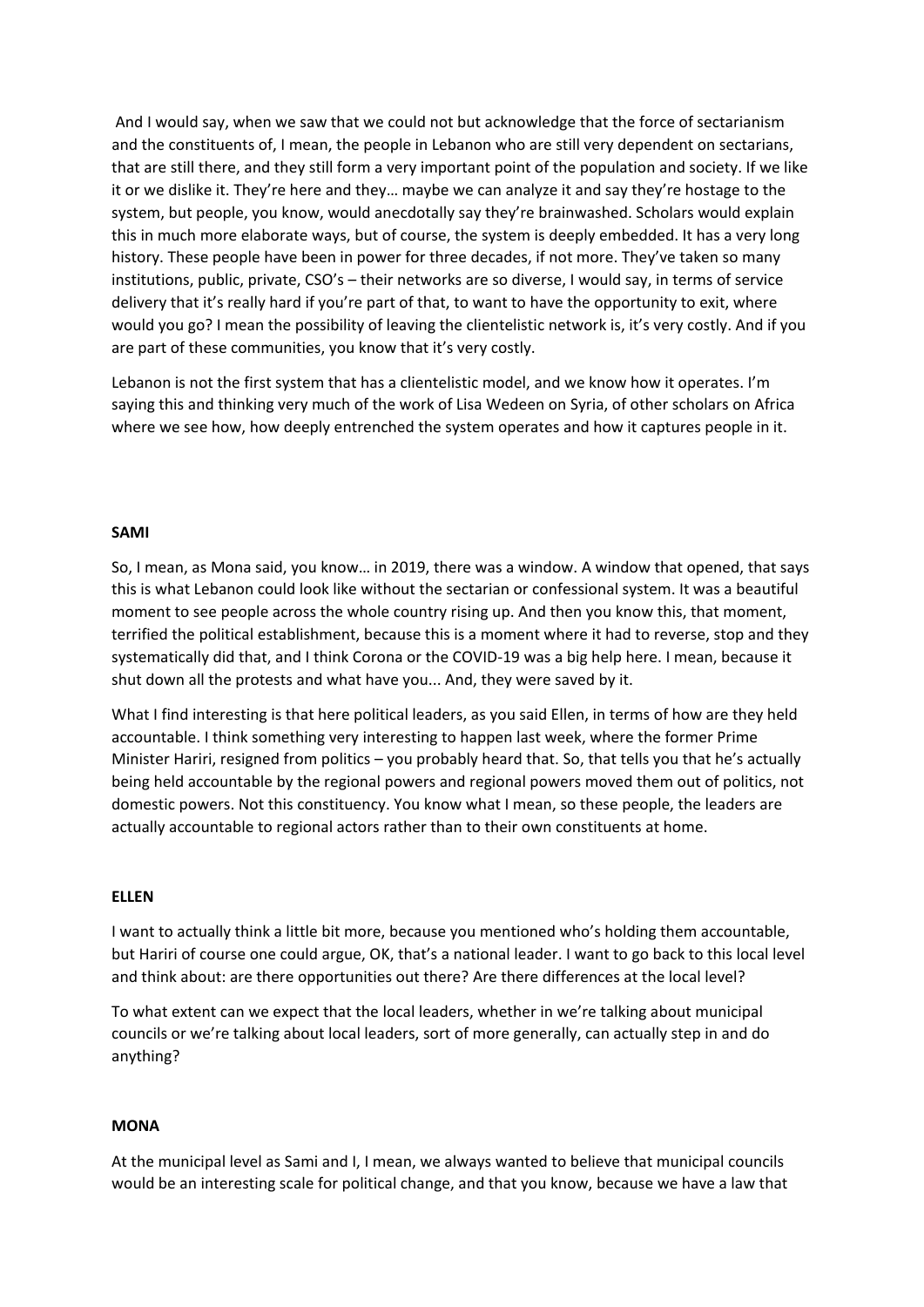gives a lot of prerogatives to municipal council and we had regular local elections held, we thought that this could open up possibilities for organized groups opposition groups to enter municipal councils and use that as a platform to implement beginnings of policies for reform for change that will lead to more structural change perhaps, change from below rather than change from above or from the middle.

I'm afraid to say that we often, when we have discussions with Sami, we wrote this book about, sort of advocating for decentralization, and this was something we strongly believed in for long times and we gave lectures on, and we pushed for in our work. You know when we started seeing what's happening at the scale of municipalities in Lebanon in terms of governance, we started having another conversation where it's like: Oh my God these guys are re-centralizing the system, clientelism is operating through municipal councils, they're using the municipality for all the wrong reasons… and we got really held back and we're like we're going to write another book against decentralization, that says the decentralization should not happen in places, of I don't know, sectarian power sharing, or before we have an actually effective and accountable state and an effective judiciary system. Once we have this, we can decentralize, but let's not decentralize when the center is so corrupt and so hollowed out.

So, you know we had these conversations but we never pushed for that book to happen. Maybe it will happen at some point, but in a nutshell, the answer is that at the municipal level, we have very, very few good stories that happen. And if they happen, there are one good story and there are 10 bad stories next to them. There are some places that make use of opportunities better than others, or that attempt to do that, but interestingly, you see that the national level takes over. I mean, coopts that local attempt, so even if the municipal council is trying to build some autonomy, they do depend on a patron, who's going to tell them "yes, but not to that extent, I'm here and I can't let you do that." We saw this in Sidon, we saw this in Ṣūr… Especially in the big municipalities where stakes are high, when it comes to real estate, to coastal development, where land values, you know, suppose an interesting rent that would come out of it. So, municipalities are operating very much to extract even more rent from land transactions, from building and zoning laws that they have oversight on.

So, there are some places that I would say are more interesting than others, especially when they choose to align to the private sector and NGOs, you see that there are interesting coalitions that happen around some projects. You see that a community center got built here, or a garden got built there, or a library here. But there are really very very small case studies, and I would say in the port explosion again, we're talking about Beirut, but the municipality of Beirut is glaringly absent from any response of even coordinating the work of NGO's on the ground or even providing data to people working on the ground, or just being an interlocutor of sorts with international organisations.

The void is huge when you see a city like Beirut, which is one of the richest municipalities because it has so much income and revenues of taxes and it received so many projects of aid over the years, it doesn't even have a disaster response plan, although it had the loan from the World Bank to develop that response plan, nobody knows where it is when you ask about it. So, it's bad news at the level of municipal governance, I would say.

We see much more interesting case studies at the level of civil society organizations, especially the more decentralized one, the ones operating outside of the city. So very interesting initiatives related to agricultural economies, self-sufficiency, cooperatives, even farmers cooperatives, taking place you know, but there are really very small vignettes that that exists, so we do have that. We have a very vibrant, I would say, civil society. Some of it is more progressive than others, others are quite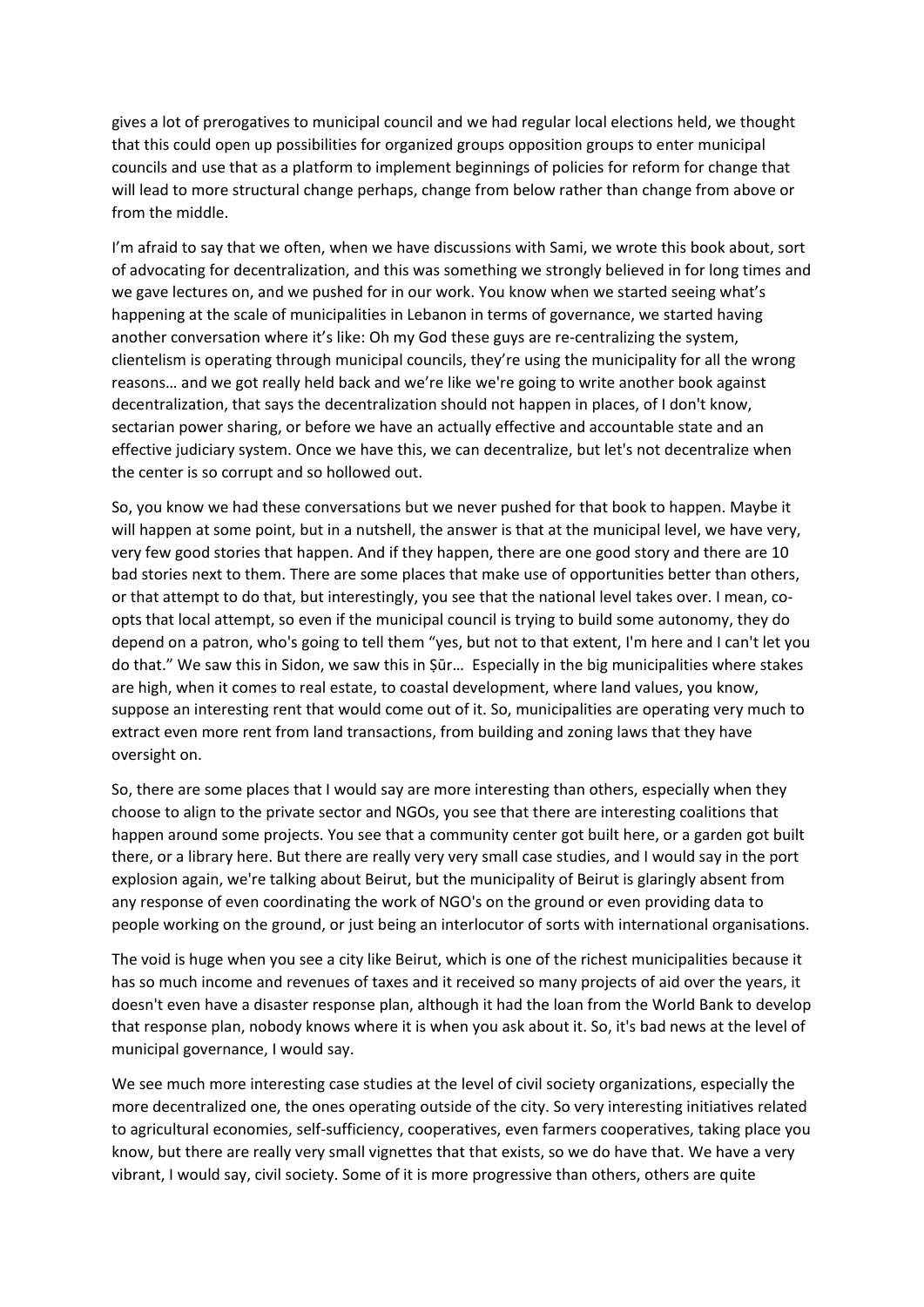conformist, but some of it has, is experimenting with radical interventions that one can document and get inspired from. But I don't know, I've reached a stage where I used, I mean, I used to be very inspired by this, but at this stage for me it's like a drop in a bucket. Of what, what this implies, really.

# **SAMI**

Indeed. Yeah, I think I agree with Mona's assessment, and I think if I can just add two points; Decentralisation has been killed on 2 levels. One is by the central government and institutional arrangement; and two by local governments themselves, I would say. On the 1st front, I would say – look we are such a small country level, right, 10,452 kilometers squared. Has population of 5,000,000 and we have more than a 1,000 municipalities. The best way to kill decentralization is to let so many towns set up so many local governments, so many municipalities… and one of the studies that we did many years ago, but out of the 1,000, 400 had no employees, not even one single employee, so… and another 400 [municipalities] had one [employee]. Clearly you actually fragment them by letting them mushroom all over the place you know, and you say: you want decentralization? we'll give it to you...

# **MONA**

Overkill.

# **SAMI**

### …overkill, exactly.

And also, not to talk about the transfer system and you know, from the center to the local government and the problems with that. So, refusing to give them money on time and so forth. That has actually impacted local governments from the central government perspective.

Now, but then, hey - when you go down to local government and see: OK, what's going on, right? You see another side of the problem. And that's also problematic because it's like, assuming even if the government, central government, hasn't done anything bad, would they be able to deliver the services that we love. And one of the things as I already said, some of them [local governments] are too small, have very low tax base and in fact to survive on their own.

But then also, I think, what I find problematic is that a lot of that, there's no accountability system within it so you end up with a mayor who's able, especially if he has the support of political parties you know, he becomes almost a real estate agent. Where he can give licenses, permits, you know, for building and so forth, where they can extract rents, as Mona was talking about. And then if you talk to them about the development, in the more recent encounter I had with local governments in the last few months, when I asked a number of mayors what's their understanding of development, right, or what are their development plan. And I was frankly shocked by how they defined development. Some thought development was building a municipal building or even a conference hall…

### **MONA**

Or a teleferique.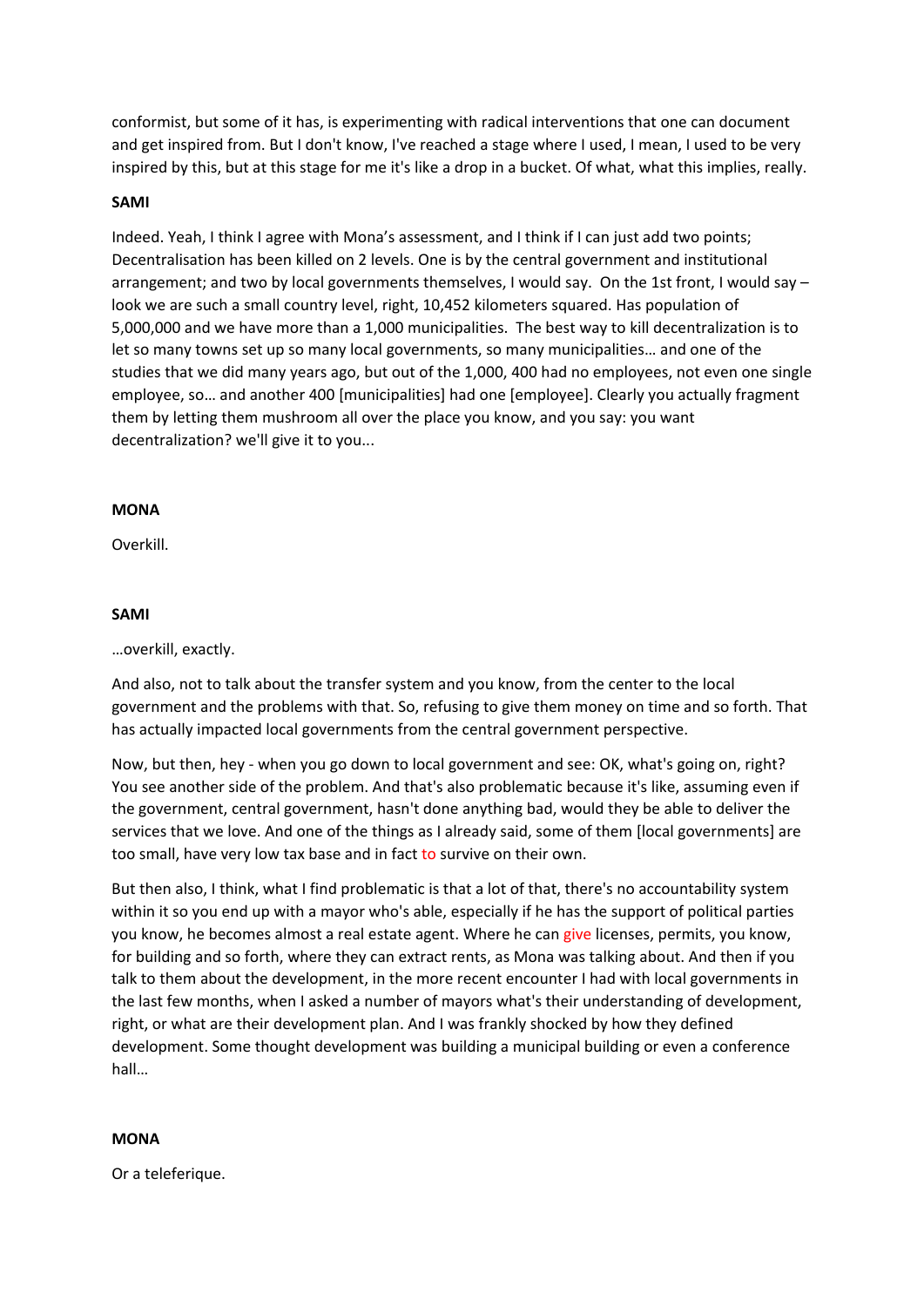# **SAMI**

…or a teleferique! Or a conference hall with a restaurant that overlooks the park! I'm like so, so it's terrifying. But then if you think about it, it's very much in the right, the same thinking of a real estate agent trying to build real estate and make money and extract resources rather than…

### **MONA**

They'll give the contract to their friends…

#### **SAMI**

Exactly. And the contracts are often given to friends and families, and engineers that that are very close to them and what have you.)

And another instance, I was, when I was meeting number of mayors installed in a town or in an area I was like: would you consider having public transportation, that is, you know can serve the larger communities, and one of the reactions was: Oh no we can't. And I was like, why? Why can't you? And he simply goes, oh, because of the mafia. I was like what mafia exactly were talking about, [and it turned out to be] the transportation mafia. Then something else that arises here, is that they're passivity or, "we're so passive, we cannot do anything 'cause there's mafia here or the central government is not giving us money", but there's much more you can do even without money. You can be much more creative in thinking about coordinating, bringing the private sector, bringing in on the, the local communities, trying to find solutions, communicating with the central government, with the ministry. Very few do that, you know, and I remember before the crisis Mona and I also, I remember we went to Jezzine, We also spoke to the mayor there, it was an interesting case, for example, but they're very small [towns], or few cases that were, where we saw mayors thinking outside the box and defy the system.

Now after the crisis, whatever they do is as Mona said, was a drop in the bucket, right. The problem is way more than can be solved by these local governments, who already have very limited resources. And now their money is just, obviously dwindled because of the currency crisis. So, now what we're gonna see is a lot of bankrupt municipalities, bankrupt system. Already some are bankrupt morally and some others in the sense you know bankrupt in terms of any ideas of what to do in the first place.

But there are very few… but to stick to another bit of a positive note, some are working on solar system, for example. And in Sur, one of the municipalities, is trying because to deal with the electricity crisis. The other thing is seeing more solar panels, trying to provide that to their towns. That's an interesting case.

# **MONA**

You made me think very much about, I mean, we don't really have public servants, nor at the local level scale or at the central state where you know people feel that they're in charge of serving a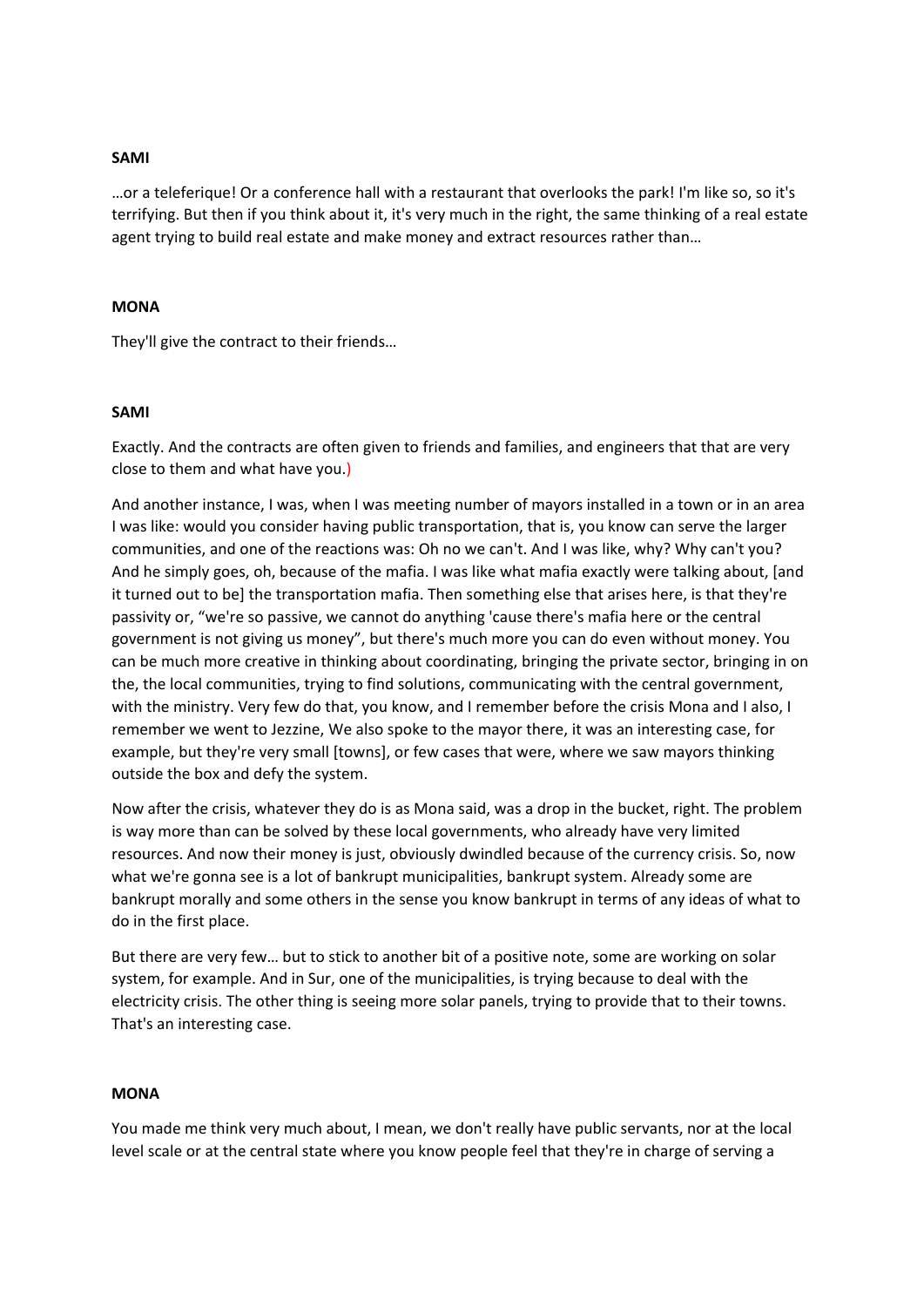larger community and protecting a public good. That sense is pretty much absent, I would say, from all public institutions, at any level we… that was…

There are some, I would say, exceptions that are still there, but we don't really find that much in municipalities. We found them in some institutions we're working with and this is where you know, as people in research centers, where we feel we could make a difference is by building the capacity of these people in public institutions who are still there to serve a public good and we feel that, you know, this is as far as we're concerned as people the Beirut Urban Lab, this is where our energy is going and where efforts are going: to identify these allies and to empower them to try to rebuild that sense of public good, and the public, and the public institution, especially in this period of time, where I think there's a strong consensus that we really need to rebuild the state that we are. We cannot just operate as CSO's and NGO's, and research centers in silos … We do what we can do, but we really need to rebuild public institutions somewhere. It might seem very classic as a dimension at the same time, you know, we have this conversation where we're like: should we do that? Or we should focus more on city governance and more decentralized systems of governance?

We don't know for sure, so I think what's been happening, is more these experiments with wherever we find a public servant who's interested in public service, we become best friends with this person and we're like: let's try to build something together. So, we've been working with the public corporation for housing and the Urban Lab to try because there's a real possibility now with international donors to think about an affordable housing policy in relation to post blast urban recovery. We've been also working on preserving urban heritage with the UNESCO and the Director of the General of Antiquities, who's in charge of cultural heritage in Beirut to try to safeguard clusters but not only physical buildings, think about them more in relation to local economy housing and public space. So, there are some efforts on that front that are interesting, and I would say there are some opportunities of alliance between civil society organisations, public agents and international donors where you feel you may be able to institutionalise certain processes. So, as far as we're concerned, from an urban perspective, this is what we've been doing.

I think Sami is trying to do the same with local governments with less possibilities perhaps than what we've been finding. Also because the local governments you [Sami] have been working with haven't been quite responsive, it's been hard to find allies among them, I guess.

### **SAMI**

Yeah, no no, it's it's very sad because in the north, for example, we're working with the Union of municipalities and there's so much infighting among those municipalities. The ones in more central Metn, which is much richer area, but we see no vision whatsoever. And in the, the South is much very much captured by the Amal movement, so you see very strong presence of party politics there. So, within that you see some variations, some experiments and solar panels and energy and what have you.

Yeah, it's just it hasn't been up to, or up to our expectations of what we want local governments to do and implement and take the lead in providing public services than what we've been, Mona and I striving for and hoping they will do so. But yeah, they've been absent.

**ELLEN**